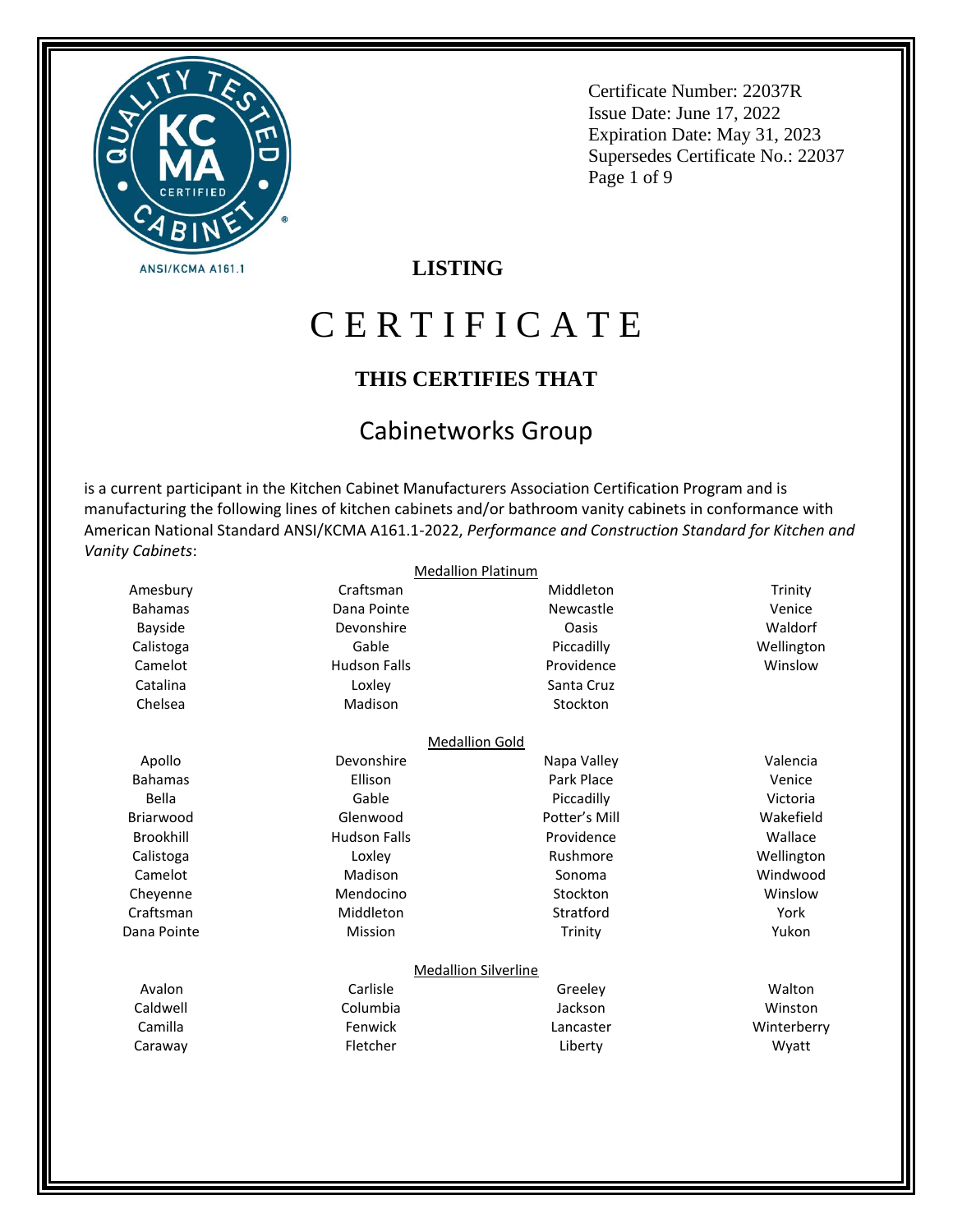

Certificate Number: 22037R Issue Date: June 17, 2022 Expiration Date: May 31, 2023 Supersedes Certificate No.: 22037 Page 2 of 9

|                  |            | <b>Medallion Premium</b> |               |            |
|------------------|------------|--------------------------|---------------|------------|
| Alcott           | Dawson     |                          | Henley        | Sawyer     |
| Alpine           | Dover      |                          | Holloway      | Townsend   |
| Amarillo         | Eden       |                          | Johnston      | Vienna     |
| Ashland          | Emerson    |                          | Marshfield    | Villanova  |
| <b>Baylor</b>    | Fayette    |                          | McKay         |            |
| Camden           | Harborside |                          | Oak Park      |            |
| Centennial       | Hawthorne  |                          | Riverton      |            |
|                  |            | Yorktowne Iconic         |               |            |
| Abilene          | Crowley    | Holton                   | Pennington    | Tulsa      |
| Ambrosia         | Dearborn   | Jefferson                | Rigby         | Vera       |
| <b>Belfast</b>   | Dixon      | Logan                    | Rochelle      | Wallis     |
| <b>Blaine</b>    | Durango    | Mallory                  | Rockwell      | Wells      |
| <b>Brockton</b>  | Evan       | Millgate                 | Roma          | Westcliffe |
| Casper           | Gilmore    | Montego                  | Salinger      | Wheaton    |
| Clark            | Grayson    | Morris                   | Shaw          | Yale       |
| Colby            | Higgins    | Nicollet                 | Steinbeck     |            |
|                  |            | Yorktowne Classic        |               |            |
| Andover          | Cullen     |                          | Freemont      | Lennon     |
| Calhoun          | Evelyn     | Henning                  |               | Stillwater |
| Clayton          | Everett    | Jennings                 |               | Webber     |
| Courtland        | Fillmore   |                          | Lansing       |            |
|                  |            | Yorktowne Historic       |               |            |
| Amory            | Colby      |                          | Logan         | Rockwell   |
| <b>Baxter</b>    | Corsica    | Mallory                  |               | Roma       |
| <b>Belfast</b>   | Dearborn   | Montego                  |               | Salinger   |
| <b>Brentford</b> | Dixon      |                          | <b>Morris</b> | Wells      |
| <b>Brockton</b>  | Grayson    |                          | Oslo          | Wheaton    |
| <b>Burbank</b>   | Langdon    |                          | Pennington    |            |
| Clark            | Lexington  |                          | Rochelle      |            |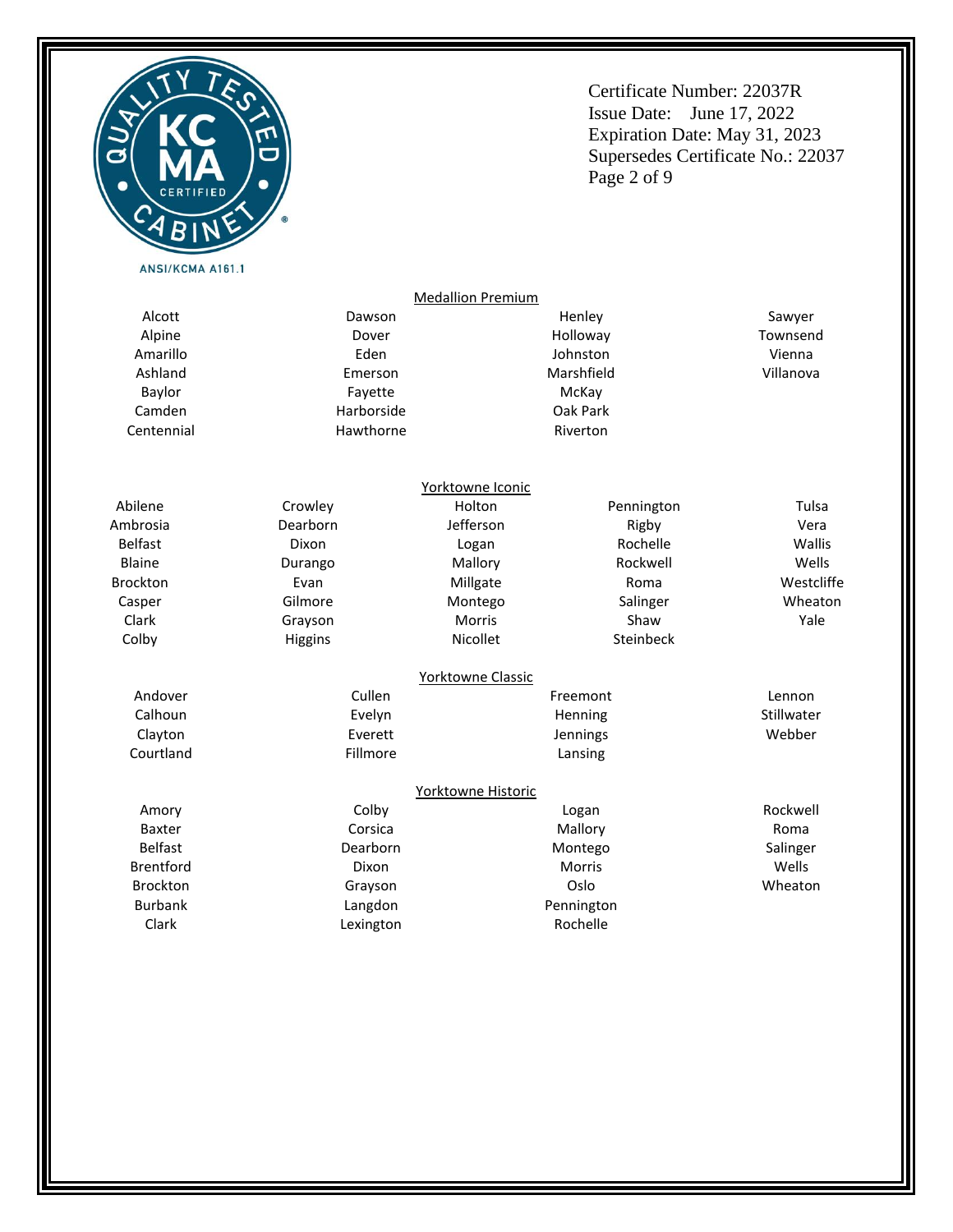

Certificate Number: 22037R Issue Date: June 17, 2022 Expiration Date: May 31, 2023 Supersedes Certificate No.: 22037 Page 3 of 9

|                                  |                    | Schuler                                  |                        |
|----------------------------------|--------------------|------------------------------------------|------------------------|
| Allentown                        | Hilton             | Pacifica                                 | Summit                 |
| Artisan                          | Holbrook           | Prairie                                  | Tahoe                  |
| <b>Boardwalk</b>                 | Jasper             | Princeton                                | Thornberry             |
| Capistrano                       | Kensington         | Savannah                                 | Tiffany                |
| Carmel                           | Key Largo          | Scottsdale                               | <b>Tillman Heights</b> |
| Dalton                           | Lockheart          | Sheffield                                | <b>Timber Ridge</b>    |
| Denali                           | Lisbon             | Soho                                     | Verona                 |
| Durham                           | Manhattan          | Sorrento                                 | Windsor                |
| Georgetown                       | Marietta           | Springfield                              |                        |
| Hampton                          | Monroe             | St. Thomas                               |                        |
| Harper                           | New Haven          | <b>Sugar Creek</b>                       |                        |
|                                  |                    | <b>American Cabinetry Collection</b>     |                        |
| Adams                            | Cape Cod           | Colony                                   | Newberry               |
| Albany                           | Century            | Franklin                                 | Williamsburg           |
|                                  |                    | <b>Mastercraft</b>                       |                        |
| <b>Bradford</b>                  | Haxton             | Marion                                   | Walsh                  |
| Camelot                          | Hayden             | Modesto                                  | Warrick                |
| Concord                          | Lancaster          | Princeton                                | Winfield               |
| Frisco                           | <b>Maple Crest</b> | San Pedro                                |                        |
|                                  |                    | Design-Craft                             |                        |
| <b>Bahamas</b>                   | Ellison            | Madison                                  | Valencia               |
| <b>Bella</b>                     | Fenwick            | Mission                                  | Venice                 |
| <b>Brookhill</b>                 | Gibson             |                                          | Victoria               |
| <b>Hudson Falls</b><br>Calistoga |                    | Pike's Peak                              | Wakefield              |
| Dana Pointe                      | Leighton           |                                          | Wattsburg              |
| Devonshire                       | Lincoln            | Providence                               | Windwood               |
| Eaton                            | Loxley             | Sonoma                                   | Winterberry            |
|                                  |                    | <b>Bath Silhouettes - Medallion Gold</b> |                        |
| <b>Bahamas</b>                   | Devonshire         | Park Place                               | Valencia               |
| Briarwood                        | Loxley             | Potter's Mill                            | Venice                 |
| Brookhill                        | Madison            | Providence                               | Victoria               |
| Calistoga                        | Mission            | Sonoma                                   | Wellington             |
| Dana Pointe                      | Napa Valley        | Stockton                                 |                        |
|                                  |                    |                                          |                        |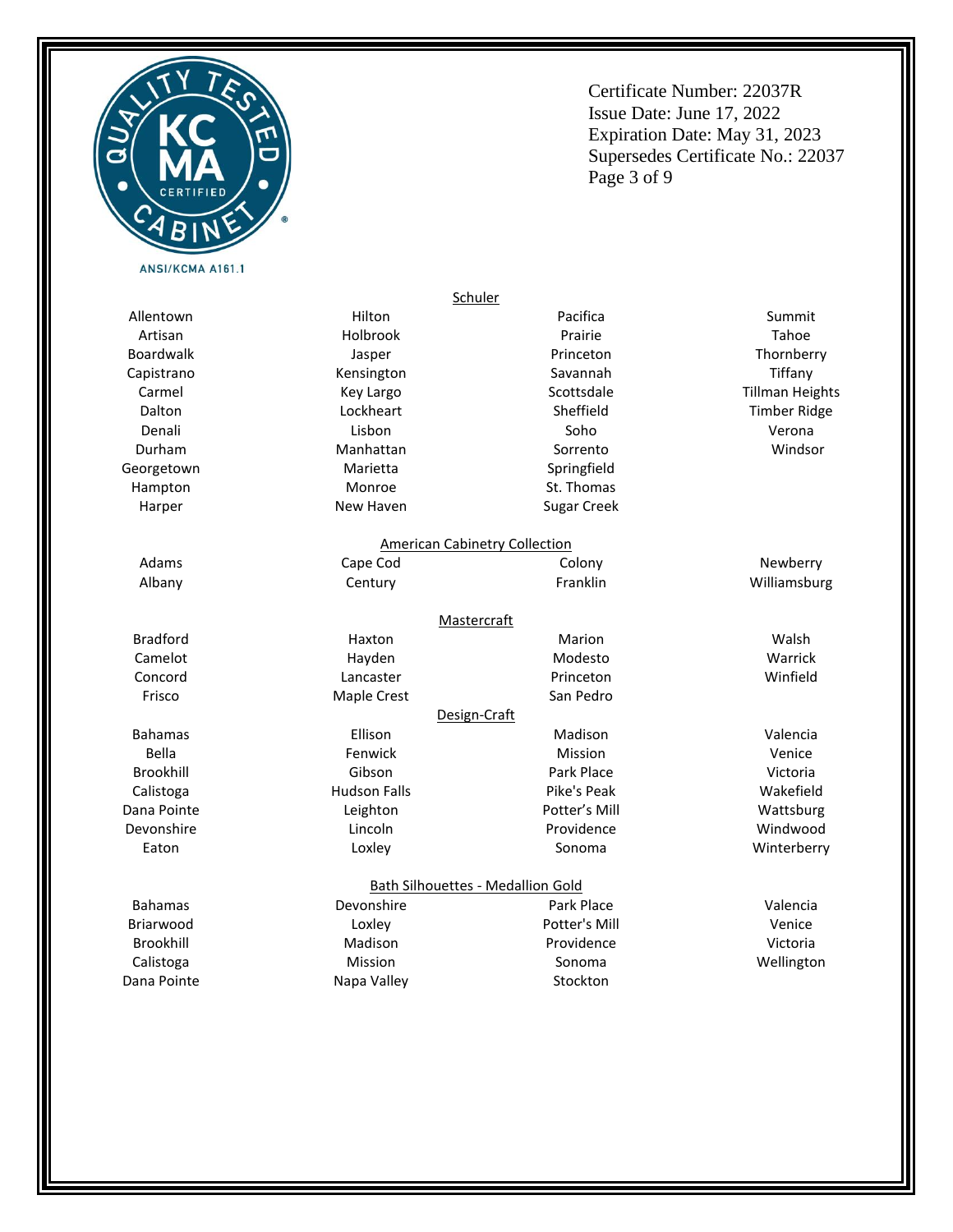

Certificate Number: 22037R Issue Date: June 17, 2022 Expiration Date: May 31, 2023 Supersedes Certificate No.: 22037 Page 4 of 9

> Venice Waldorf Wellington

Bath Silhouettes - Medallion Platinum Amesbury Bahamas Bayside Calistoga Chelsea Dana Pointe Devonshire Loxley Madison Middleton

Key largo

Lincoln Loxley Mission Park Place

Bahamas Bella Eaton Fenwick Gibson

Boardwalk Dalton

> Abilene Ambrosia Brockton Colby Crowley

Amory Belfast Brentford Brockton Burbank

Bath Silhouettes - Medallion Design-Craft Leighton Lincoln Loxley Mission Park Place Pike's Peak Potter's Mill Providence Sonoma Venice Wattsburg Winterberry Simply-Bath – Schuler – Framed Overlay New Haven Princeton Sorrento Sugar Creek Vera Wheaton Simply Bath – Schuler – Framed Inset Avondale Blakely Mayfield Bath Sanctuary Yorktowne- Framed Overlay Dearborn Dixon Durango Higgins Holton Logan Mallory Millgate Montego Rochelle Roma Shaw Vera Wheaton Bath Sanctuary Yorktowne- Framed Inset Colby Corsica Dearborn Dixon Langdon Lexington Logan Mallory Montego Oslo Rochelle Roma Wheaton Bath Sanctuary Yorktowne - Frameless Leighton Pike's Peak

> Potter's Mill Providence Sonoma Venice

Newcastle Oasis Providence Santa Cruz Stockton

Bahamas Bella Eaton Fenwick Gibson

Wattsburg Winterberry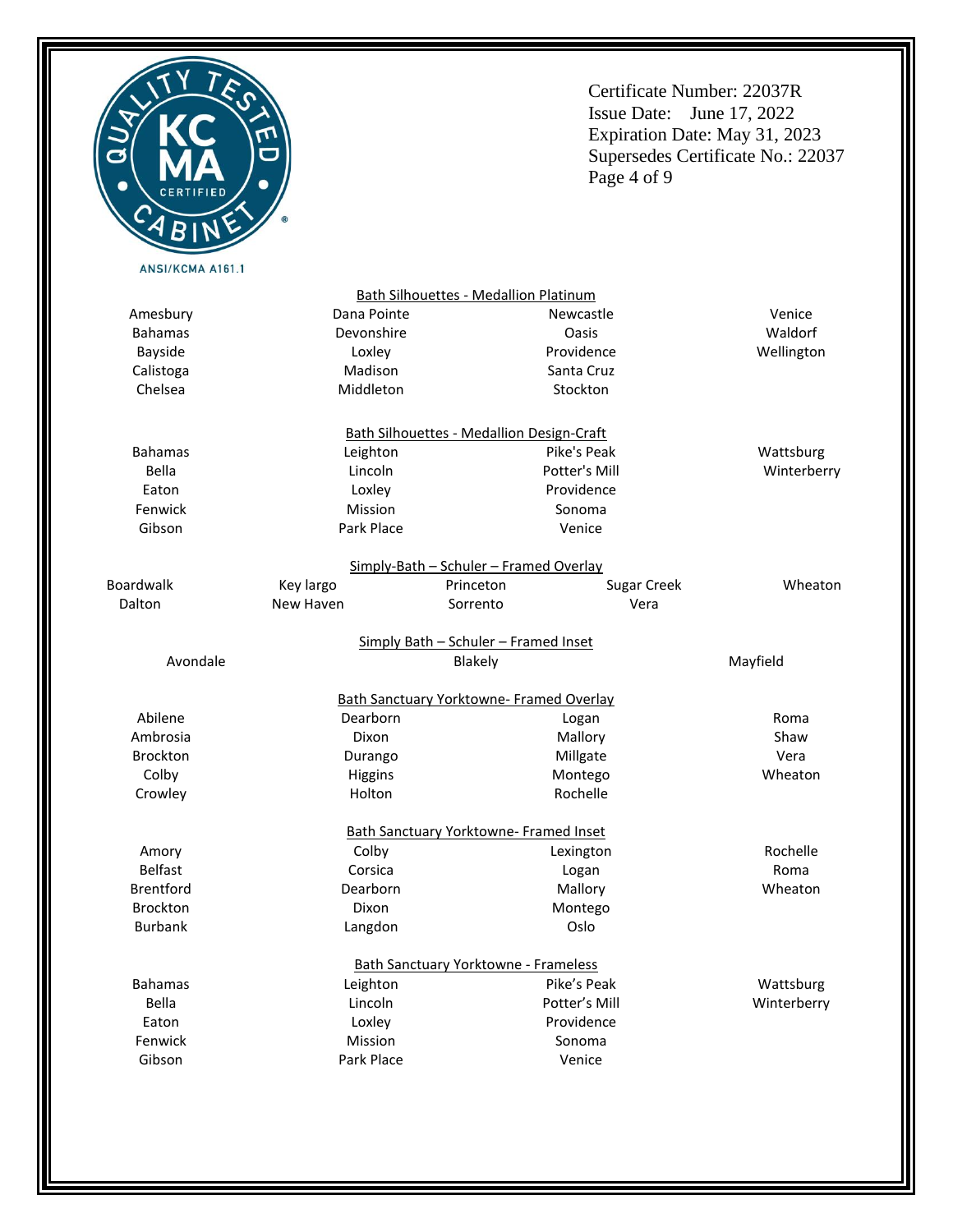

Certificate Number: 22037R Issue Date: June 17, 2022 Expiration Date: May 31, 2023 Supersedes Certificate No.: 22037 Page 5 of 9

|                     |                          | Serenade <sup>®</sup> Cabinetry       |             |
|---------------------|--------------------------|---------------------------------------|-------------|
| Alexander           | Deveraux                 | Jostein                               | Rowling     |
| Anton               | Easton                   | Lanie                                 | Shakespeare |
| Austen              | Flannery                 | Lewis                                 | Stevenson   |
| Cabot               | Germaine                 | Marlowe                               | Thoreau     |
| Cervantes           | Giovanni                 | Marquez (High Gloss)                  | Tolstoy     |
| Chandler            | Graham                   | Oda                                   | Truman      |
| Clancy              | Hannah (Matte)           | Orwell                                | Wilde       |
|                     |                          | <b>Modico Cabinetry</b>               |             |
| Abbey Road          | Flatiron                 | Hennepin                              | Ocean Drive |
| <b>Beale</b>        | Fulton                   | Lennox                                | Oxford      |
| Bourbon             | Ginza                    | Lombard                               | Steinway    |
| Canal               | Grafton                  | Michigan Avenue                       |             |
| <b>Fifth Avenue</b> | <b>Greenwich Village</b> | Mulberry                              |             |
|                     |                          | <b>Arbor Creek</b>                    |             |
| Anderson            | Holston                  | Mazon                                 | Vernon      |
| Erie                | Laurel                   | Sayers                                |             |
| Hammond             | Maiden                   | Selway                                |             |
|                     |                          | <b>Cardell Concepts</b>               |             |
| Arbon               |                          | Lanston                               | Mason       |
|                     |                          | <b>Cardell Cornerstone Collection</b> |             |
| <b>Bressler</b>     | Gentry                   | Rockney                               | Sunfield    |
| Forestville         | Lakeridge                | Sharon Hill(c)                        | Timblin     |
| <b>Fox Valley</b>   | Montilla(c)              | Stubben                               |             |
|                     |                          | <b>Cardell Designer Collection</b>    |             |
| <b>Bressler</b>     | Forestville              | Juvarra                               | Rotherham   |
| Capstone            | Fox Valley               | Knowlton                              | Silsbee     |
| Colfax              | Glenshaw                 | Lakeridge                             | Sunfield    |
| Corbus              | Hannaford                | Montilla(c)                           | Timblin     |
| Deltona             | Henson                   | Palmer                                |             |
| Elmont              | Jolina                   | Rockney                               |             |
|                     |                          |                                       |             |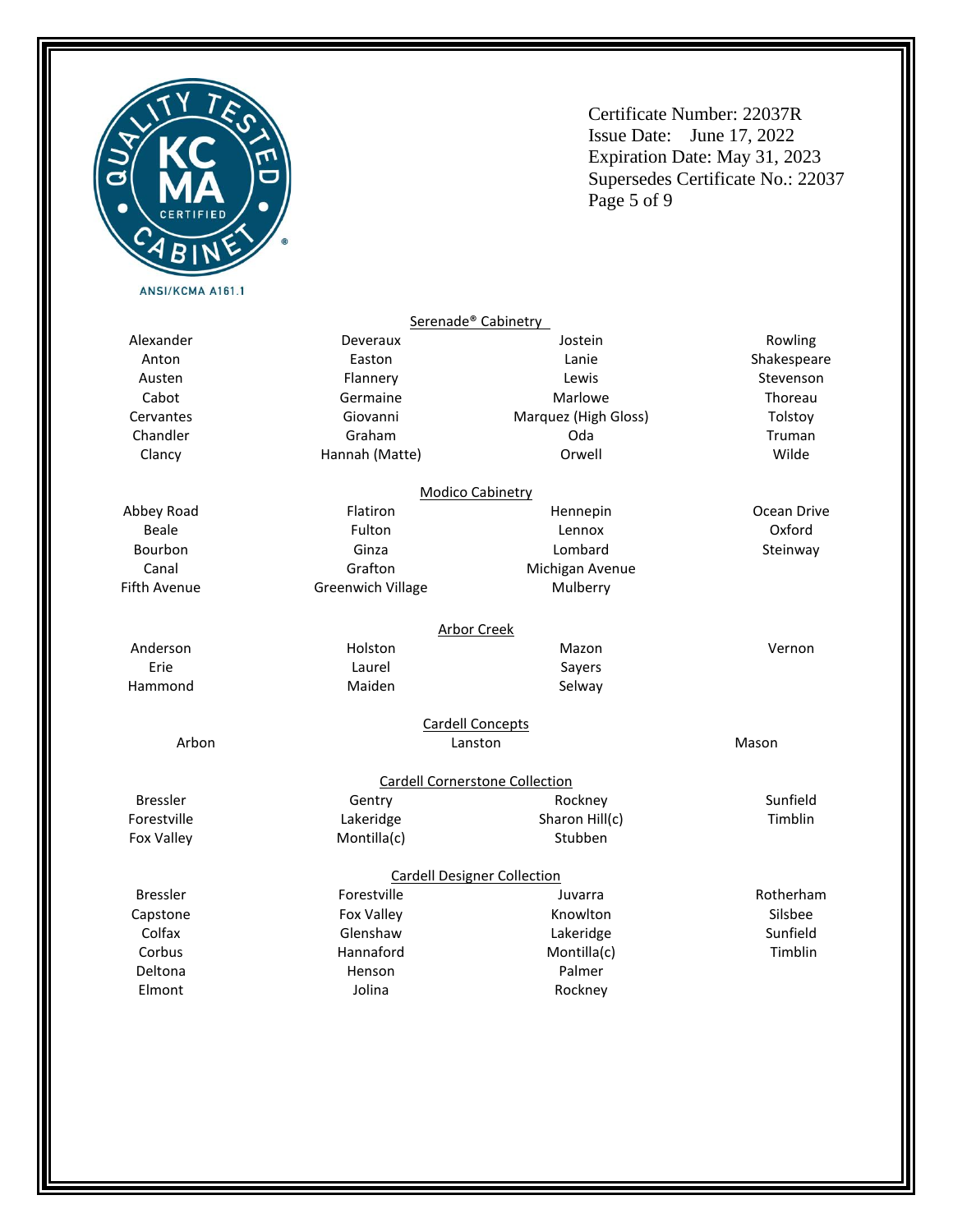

Certificate Number: 22037R Issue Date: June 17, 2022 Expiration Date: May 31, 2023 Supersedes Certificate No.: 22037 Page 6 of 9

Amhurst Argonne Ashbury Avery Bagley Barnet Belair Belmont Bowen Brenton Breslin Briarwood Bromont Brookfield Brooks Burnaby Burwell Camby Carolton Carrington Carter Castlewood Cayden Chanlott Cole Coleburne Columbus Cornell

Courtney Cresden Dakota Deveron Dillon Durango Durham Elias Ellery Elliot Evana Ferguson Fielding Fox Chase Fox Hill Fox Ridge Frederickton Garrison Geneva Gentry Grandview Grange Gresham Hallett Hamilton Hanley Halden Hanover

Harper Harrington Hartwell Hayward Hettle Hoffman Holace Jackson Jamestown Jamison Janell Jasper Jaycey Jayden Jovana Judson Kensington Kirkland Knollwood Lansing Larken Layden Lento Lenway Lessex Lincoln Lockford Lowell

KraftMaid

Lyndale Madison Malibu Manchester Mandolay Maris Marquette(c) Maxton Melrose Meredith Merrill Montclair (c) North Bay Northbrook Northwood Parkhurst Piermont (c) Polarcrest Provence Putnam Ralden Renway Rutherford Ruxton Salem Sarasota Sedona Seton

Shepparton Sheridan Somersworth Sonata Sonora Standish **Stilton** Stratford Summit Sydney Templeton Tennyson Thaxton Thornton Torrington Trumbull Tuxbury Vanderbilt Veranda Victoria Vienna Welch **Whiteplains** Wickstrom Wilmington

#### KraftMaid Momentum

Bolton Bowie Deveron Erickson Fox Ridge Gentry

Hallie Ruxton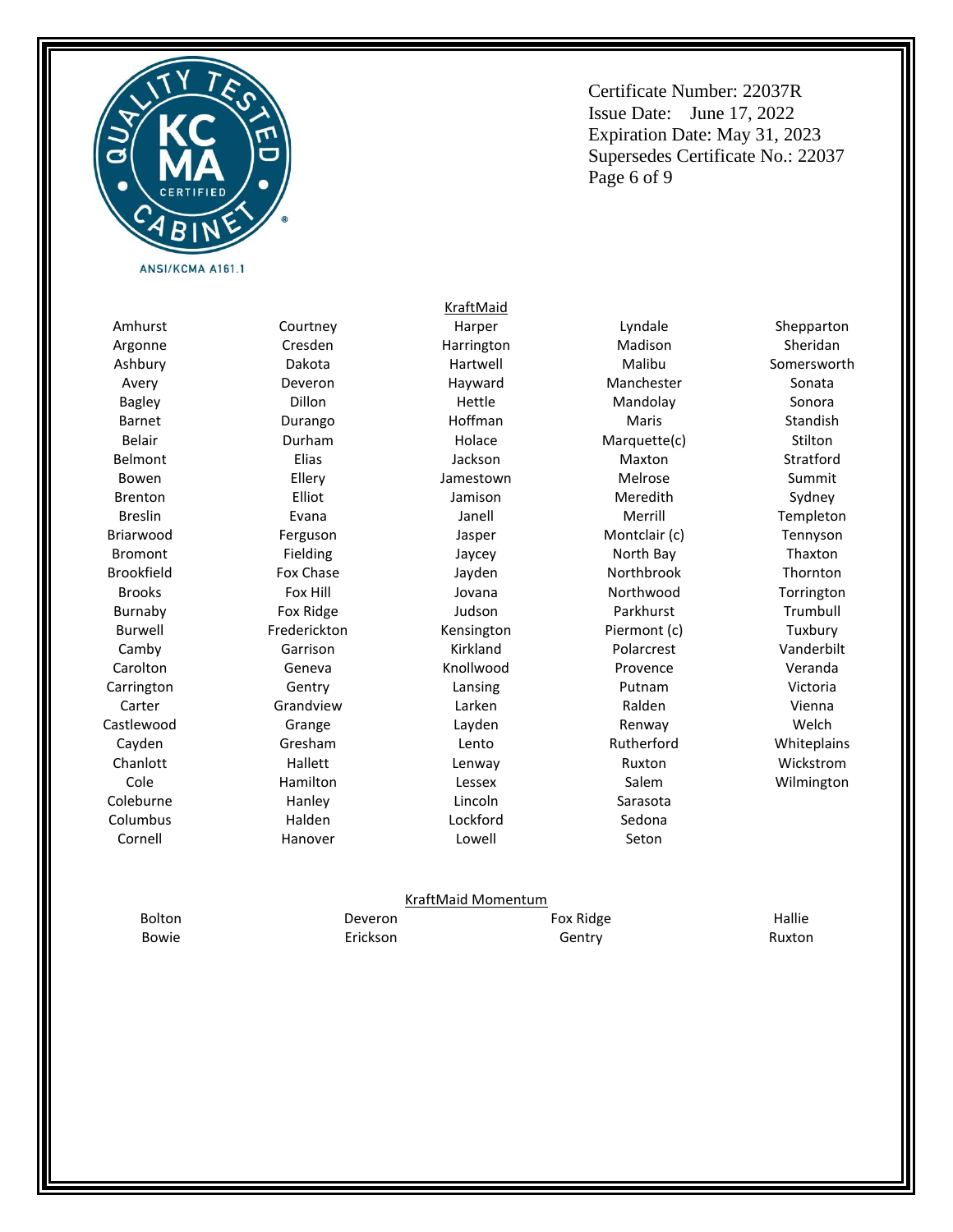

Certificate Number: 22037R Issue Date: June 17, 2022 Expiration Date: May 31, 2023 Supersedes Certificate No.: 22037 Page 7 of 9

|                           |              | KraftMaid Simplicity-                         |                    |                              |
|---------------------------|--------------|-----------------------------------------------|--------------------|------------------------------|
| <b>Brooks</b><br>Piermont |              |                                               | Thaxton            |                              |
| Fielding                  | Ralden       |                                               |                    | Thorton                      |
| Geneva                    |              | Sonora                                        | Wilmington         |                              |
|                           |              | Merillat Classic <sup>®</sup>                 |                    |                              |
| Avenue,                   | Glenrock     | Portrait,                                     | Somerton Hill (c), | Vance,                       |
| Fox Harbor,               | LaBelle,     | Ralston,                                      | Spring Valley,     |                              |
| Fusion,                   | Lanielle,    | Rowan,                                        | Sutton Cliffs,     |                              |
| Glen Arbor,               | Marlin,      | Seneca Ridge (c),                             | Tolani,            |                              |
|                           |              | Merillat Express <sup>®</sup>                 |                    |                              |
| <b>Marlin Express</b>     |              | <b>Ralston Express</b>                        |                    | <b>Spring Valley Express</b> |
| Portrait Express          |              | Seneca Ridge Express                          |                    |                              |
|                           |              | Merillat Basics™                              |                    |                              |
| Collins                   | Colony       | Homestead                                     | McDurmon           | Wesley                       |
|                           |              | Merillat Masterpiece <sup>®</sup>             |                    |                              |
| <b>Atticus</b>            | Epic         | Hurley                                        | Martel             | Savona                       |
| <b>Bristow</b>            | Fairlane (c) | Jade                                          | Maxum              | Sawyer                       |
| <b>Burton</b>             | Fallon       | Jarvis                                        | Mesa               | Sylvan                       |
| Caparo                    | Fox Court    | Jennings                                      | Montresano         | Temora                       |
| Capri                     | Gallina      | Knoxville                                     | Rathbun            | Townley (c)                  |
| Carlin                    | Ganon        | Ladon                                         | Riverside          | Turner                       |
| Cimmaron                  | Glencoe      | Levan                                         | Rockwell           | Vega                         |
| Coleson                   | Harmond      | Lucca                                         | Saline             |                              |
|                           |              | Quality Cabinets™                             |                    |                              |
| Felix,                    | Galveston    | Reagan,                                       | Skylar,            | McGrath                      |
| Gabriel,                  | Peterson,    | Shay,                                         | Tobin              | Valen                        |
|                           |              | Quality Cabinets Woodstar Series <sup>®</sup> |                    |                              |
| Derby                     | Seacrest     | Harborview                                    | Kittery            | Maddie                       |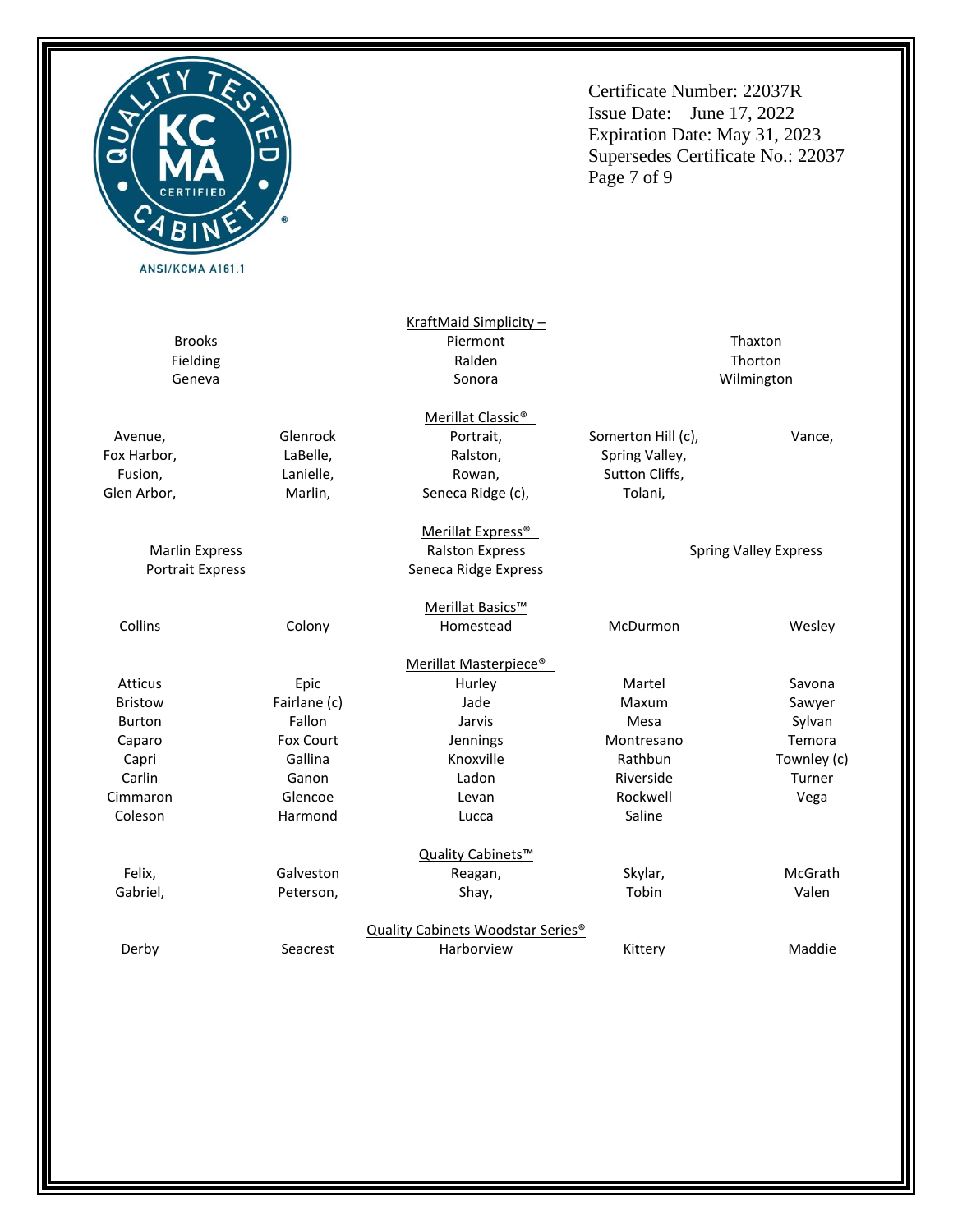

Certificate Number: 22037R Issue Date: June 17, 2022 Expiration Date: May 31, 2023 Supersedes Certificate No.: 22037 Page 8 of 9

Crafted 1 Raised Panel 2 Raised Panel 5 Raised Panel 6 Raised Panel 8 Raised Panel 9 Raised Panel 12 Raised Panel 13 Raised Panel 15 Raised Panel 16 (c) Raised Panel 17 Raised Panel 18

Alcoa Annawan Ashlin Banke Belaire Bloomington Bonner Brant Chaise Cincinnati

Raised Panel 21 Raised Panel 22 Raised Panel 23 Recessed Panel 1 Recessed Panel 2 Recessed Panel 4 Recessed Panel 5 Recessed Panel 6 Recessed Panel 7 Recessed Panel 8 Recessed Panel 9

Raised Panel 20

Recessed Panel 14 Recessed Panel 15 Recessed Panel 17 Recessed Panel 18 Shaker 2 Shaker 4 Shaker 5 Shaker 6 Shaker 8 Shaker 9 Shaker 10

Recessed Panel 13

McComb Munson Myers (c ) Nicklaus Paigley Pearce Rayce Reeland Sanford

Schultz

Shaker 12 Shaker 13 Slab 1 Slab 2 Slab 3 Slab 4 V-Groove Panel Woodgrain Laminate 1 Woodgrain Laminate 3

> Schumaker Scottsville Shorbourne Tanger Turnbull Vernon Victoria Leigh

Shaker 11

Italia Maranello Massina Square Milano

5 PC Flat 5PC Raised Panel Miter Flat

Clarksville Conard Dansville Eisen Ferndale Fyre Gregor Grosse Pointe Hamilin Hendrik

Hillman Hudsonville Jax Jenison Justina Knox Leah Lewiston Lindhardt Manton

**Gallery** 

Cabinetworks Group Unbranded

### Master WoodCraft Cabinetry

Monza Napoli Ravello Ravello II

### Smart Cabinetry Miter Raised Panel

Solid Slab Routed Solid Slab Roma

Roma Square Romanello Sienna

Powder Coated Slab Thermofused Laminate Thermofoil Slab